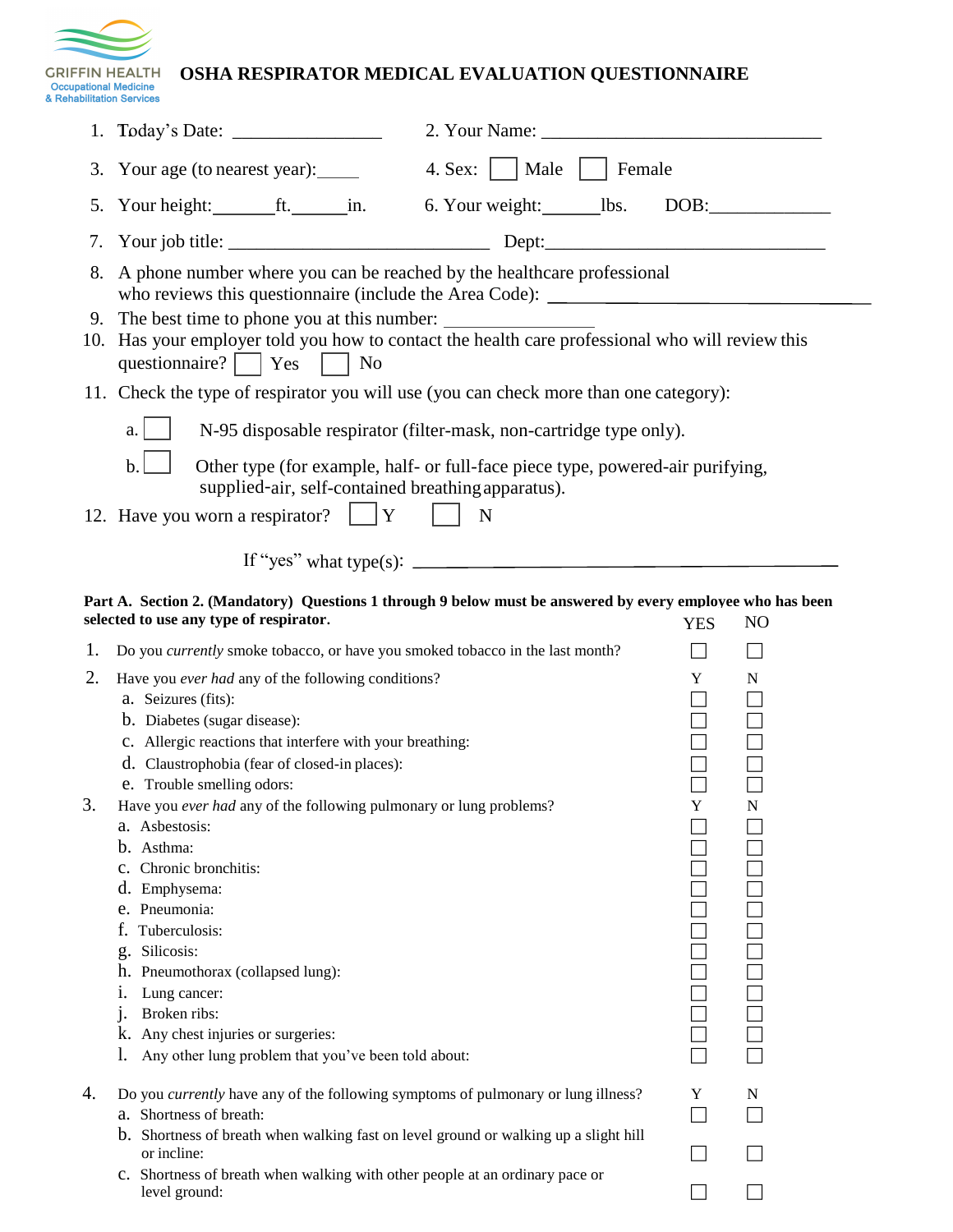|    |                                                                                                                                                                                                                                                                                                                                                                                                                                                                                                                                                                                                                                     | <b>YES</b>  | N <sub>O</sub> |  |
|----|-------------------------------------------------------------------------------------------------------------------------------------------------------------------------------------------------------------------------------------------------------------------------------------------------------------------------------------------------------------------------------------------------------------------------------------------------------------------------------------------------------------------------------------------------------------------------------------------------------------------------------------|-------------|----------------|--|
|    | d. Have to stop for breath when walking at your own pace on level ground:<br>e. Shortness of breath when washing or dressing yourself:<br>f.<br>Shortness of breath that interferes with your job:<br>Coughing that produces phlegm (thick sputum):<br>g.<br>h. Coughing that wakes you early in the morning:<br>Coughing that occurs mostly when you are lying down:<br>$\mathbf{1}$ .<br>Coughing up blood in the last month:<br>$\mathbf{1}$<br>k. Wheezing:<br>Wheezing that interferes with your job:<br>1.<br>m. Chest pain when you breathe deeply:<br>n. Any other symptoms that you think may be related to lung problems: |             |                |  |
| 5. | Have you ever had any of the following cardiovascular or heart problems?<br>a. Heart attack:<br>b. Stroke:<br>c. Angina:<br>d. Heart failure:<br>e. Swelling in your legs or feet (not caused by walking):<br>f. Heart arrhythmia (heart beating irregularly):<br>g. High blood pressure:<br>h. Any other heart problem that you've been told about:                                                                                                                                                                                                                                                                                | Y           | ${\bf N}$      |  |
| 6. | Have you ever had any of the following cardiovascular or heart problems?<br>a. Frequent pain or tightness in your chest:<br>b. Pain or tightness in your chest during physical activity:<br>c. Pain or tightness in your chest that interferes with your job:<br>d. In the past two years, have you noticed your heart skipping or missing a beat:<br>e. Heartburn or indigestion that is not related to eating:<br>f. Any other symptoms that you think may be related to heart or circulation problems:                                                                                                                           | $\mathbf Y$ | ${\bf N}$      |  |
| 7. | Do you <i>currently</i> take medication for any of the following problems?<br>a. Breathing or lung problems:<br>b. Heart trouble:<br>c. Blood pressure:<br>d. Seizures (fits):                                                                                                                                                                                                                                                                                                                                                                                                                                                      | Y           | N              |  |
| 8. | If you've used a respirator, have you ever had any of the following problems?<br>a. Eye irritation:<br>b. Skin allergies or rashes:<br>c. Anxiety:<br>d. General weakness or fatigue:<br>e. Any other problem that interferes with your use of a respirator:                                                                                                                                                                                                                                                                                                                                                                        | Y           | N              |  |
| 9. | Would you like to talk to the healthcare professional who will review this<br>questionnaire about your answers to this questionnaire?                                                                                                                                                                                                                                                                                                                                                                                                                                                                                               | Y           | N              |  |
|    | Two additional questions - Griffin Hospital Employees Only:                                                                                                                                                                                                                                                                                                                                                                                                                                                                                                                                                                         |             |                |  |
|    | Have you reviewed the video/in-person training presentation on the proper use<br>1.<br>of the PAOR units and had an opportunity to wear a PAPR?                                                                                                                                                                                                                                                                                                                                                                                                                                                                                     | Y           | N              |  |
|    | Do you have any questions or concerns regarding using a PAPR unit?<br>2.                                                                                                                                                                                                                                                                                                                                                                                                                                                                                                                                                            |             |                |  |